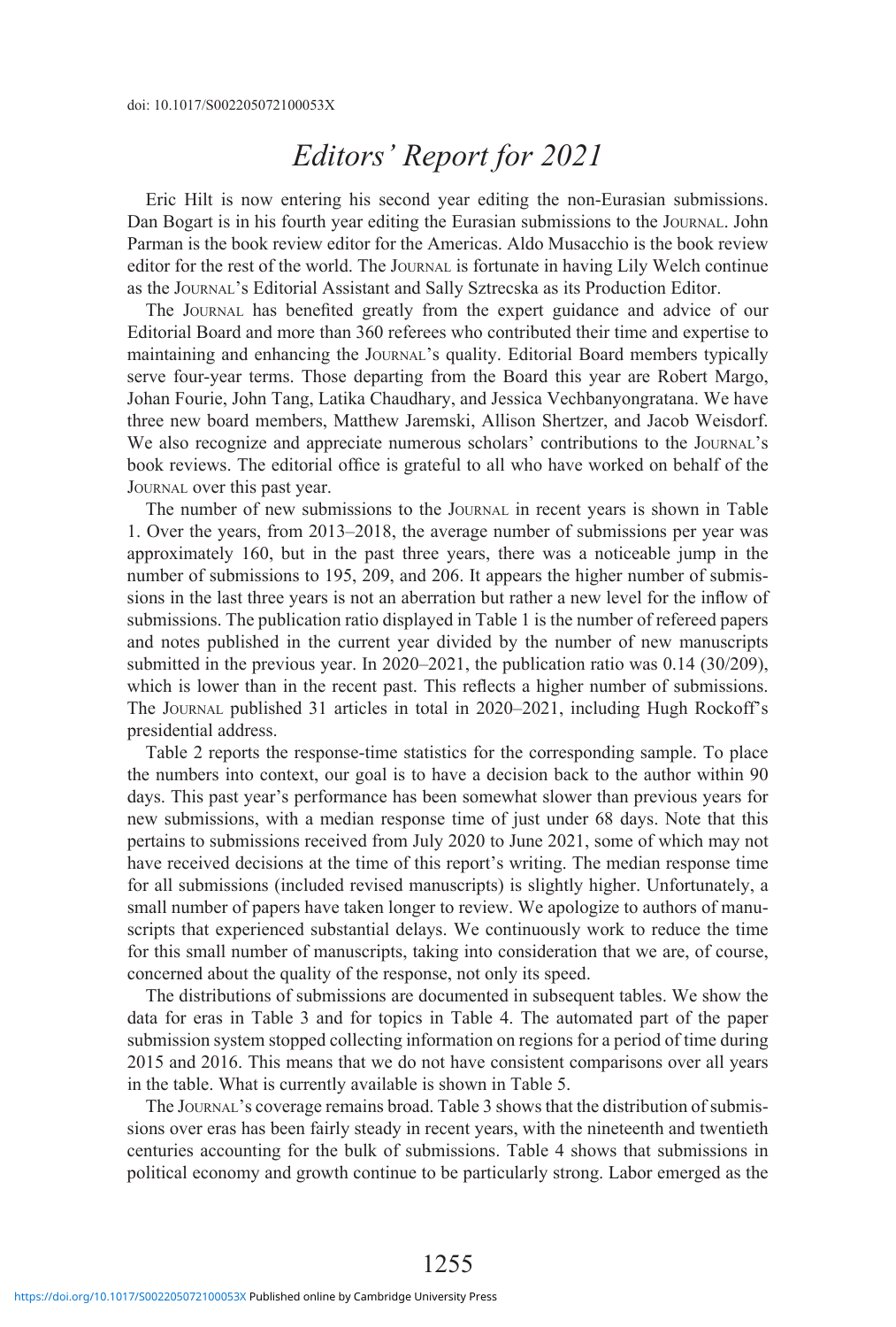third most-common topic. Nonetheless, the top-three topic areas together account for less than 45 percent of all submissions, reflecting broadly dispersed interests within the field. Table 5 shows that submissions on Western Europe and the United States are most common. In the past year, there was a dip in the share of submissions on the Western Europe, Africa, and Latin America and a rise in the share of submissions on the United **States**.

Book reviews are an important component of the Journal, and we sincerely thank the many reviewers. We also remind our membership to have their press send a copy of any new books to the relevant book review editor. In recent years, the JOURNAL has also sought occasional "reviews and reflections" synthetic articles, extended book reviews, and roundtable book reviews when appropriate. There were no "reviews and reflections" articles published in 2019–2021, but we are in discussions with various authors for writing more.

Readers will recall that at the 2013 meetings, the EHA board of trustees approved a policy to make publication conditional on archiving the data sufficient to replicate the results in the accepted articles. The authors of all new submissions from January 1, 2016 onward that were accepted for publication have been required to post data and replication files to maintain and advance the Journal's efforts to ensure transparency and scholarly integrity. A branded page can be found with openICPSR, and depositors can submit files into openICPSR per the instructions available at http://www.icpsr.umich. edu/files/openICPSR/JEH-deposit-instructions.pdf. The editorial office and ICPSR continue to work to enhance the interface.

|               | <b>Published September</b><br>to June issues | New Submissions,<br>"New" Method | <b>Publication Ratio</b><br>$Pt/St-1$ |
|---------------|----------------------------------------------|----------------------------------|---------------------------------------|
| $2012 - 2013$ | 31                                           | 143                              | 0.20                                  |
| 2013-2014     | 32                                           | 158                              | 0.22                                  |
| 2014-2015     | 32                                           | 177                              | 0.20                                  |
| $2015 - 2016$ | 31                                           | 170                              | 0.18                                  |
| 2016-2017     | 29                                           | 162                              | 0.17                                  |
| $2017 - 2018$ | 29                                           | 155                              | 0.18                                  |
| 2018-2019     | 29                                           | 195                              | 0.19                                  |
| 2019-2020     | 30                                           | 209                              | 0.15                                  |
| $2020 - 2021$ | 30                                           | 206                              | 0.14                                  |

TABLE 1 SUBMISSION AND PUBLICATION RATES

The "published" count includes refereed articles and notes. It does not include the presidential address, which is published in June, nor "reviews and reflections" articles. In 2017–2018, the Journal published one "reviews and reflections" article.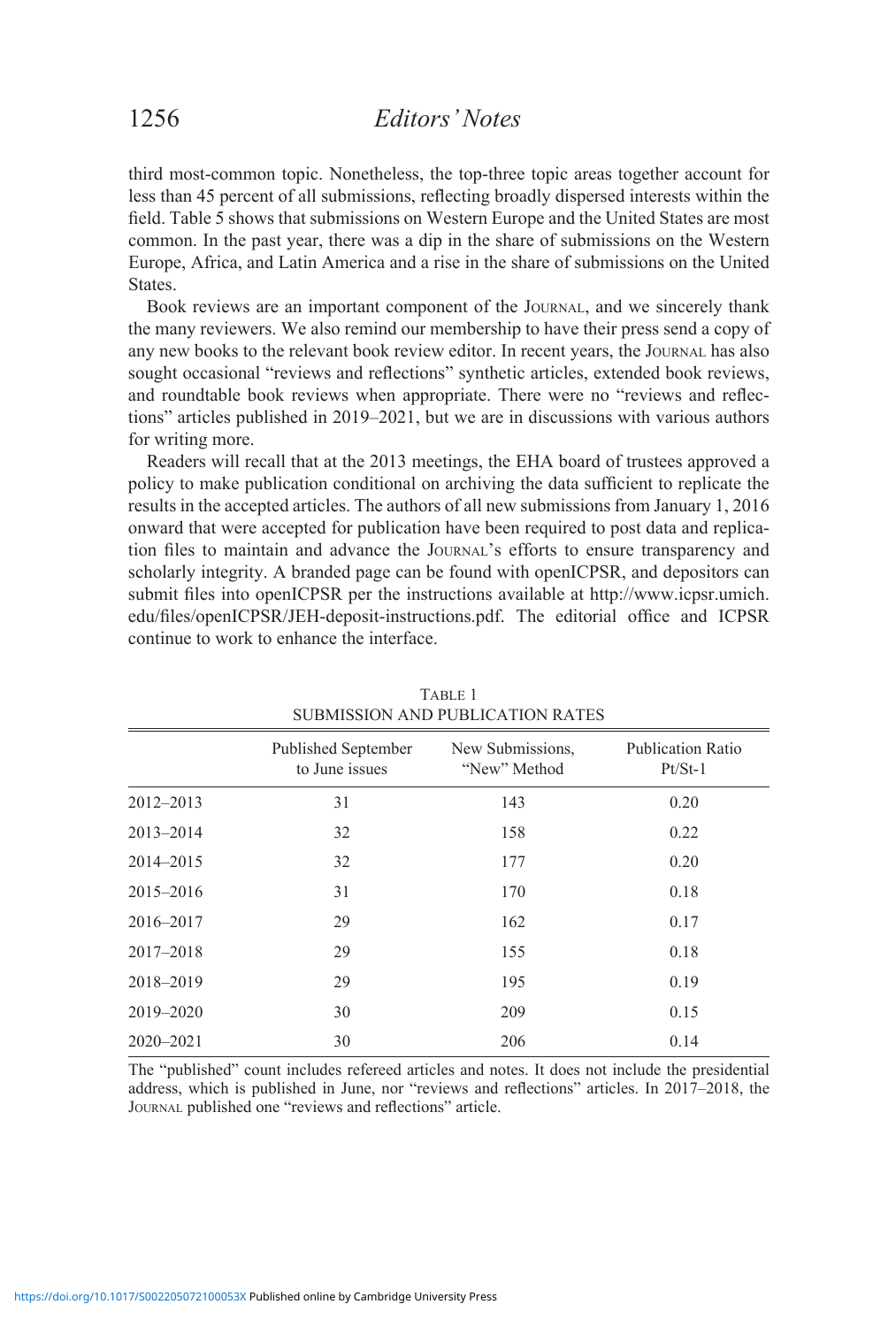|                 |         | Decision Time (in days) |      |        |  |
|-----------------|---------|-------------------------|------|--------|--|
| Year            | Minimum | Maximum                 | Mean | Median |  |
| All submissions |         |                         |      |        |  |
| 2013/2014       | 4       | 243                     | 76   | 75     |  |
| 2014/2015       |         | 235                     | 78   | 78     |  |
| 2015/2016       |         | 277                     | 60   | 50     |  |
| 2016/2017       | 1       | 306                     | 61   | 60     |  |
| 2017/2018       |         | 227                     | 51   | 47     |  |
| 2018/2019       |         | 175                     | 48   | 56     |  |
| 2019/2020       |         | 199                     | 55   | 56     |  |
| 2020/2021       | 1       | 222                     | 59   | 63     |  |
| New submissions |         |                         |      |        |  |
| 2013/2014       | 4       | 243                     | 80   | 79     |  |
| 2014/2015       | 1       | 235                     | 80   | 78     |  |
| 2015/2016       |         | 277                     | 74   | 74     |  |
| 2016/2017       |         | 306                     | 73   | 75     |  |
| 2017/2018       |         | 227                     | 64   | 64     |  |
| 2018/2019       |         | 175                     | 56   | 59     |  |
| 2019/2020       | 3       | 199                     | 63   | 62     |  |
| 2020/2021       | 3       | 222                     | 66   | 68     |  |

TABLE 2 RESPONSE TIME STATISTICS

| DISTRIBUTION OF SUBMISSIONS BT ENA, MULTIFLE SELECTIONS |                  |                 | PER SUBMISSION POSSIBLE |                 |                 |                  |
|---------------------------------------------------------|------------------|-----------------|-------------------------|-----------------|-----------------|------------------|
| Eras                                                    | $2015 -$<br>2016 | $2016-$<br>2017 | $2017 -$<br>2018        | $2018-$<br>2019 | $2019-$<br>2020 | $2020 -$<br>2021 |
| Pre-seventeenth century                                 | 24               | 15              | 17                      | 17              | 25              | 27               |
| Seventeenth and eighteenth<br>centuries                 | 24               | 27              | 29                      | 37              | 43              | 33               |
| Nineteenth century                                      | 56               | 74              | 72                      | 83              | 69              | 76               |
| Twentieth century                                       | 78               | 83              | 77                      | 100             | 113             | 113              |
| Twenty-first century                                    | 15               | 16              | 10                      | 14              | 17              | 17               |
| Not applicable                                          | 3                | $\overline{4}$  | 8                       | 5               | 6               | 8                |
| Total                                                   | 200              | 219             | 213                     | 256             | 273             | 274              |
|                                                         |                  | Percent         |                         |                 |                 |                  |
| Pre-seventeenth century                                 | 12.0             | 6.8             | 8.0                     | 6.6             | 9.2             | 9.8              |
| Seventeenth and eighteenth<br>centuries                 | 12.0             | 12.3            | 13.6                    | 14.5            | 15.8            | 12.0             |
| Nineteenth century                                      | 28.0             | 33.8            | 33.8                    | 32.4            | 25.2            | 27.7             |
| Twentieth century                                       | 39.0             | 37.9            | 36.2                    | 39.1            | 41.4            | 41.2             |
| Twenty-first century                                    | 7.5              | 7.3             | 4.7                     | 5.5             | 6.2             | 6.2              |
| Not applicable                                          | 1.5              | 1.8             | 3.8                     | 2.0             | 2.2             | 2.9              |

TABLE 3 DISTRIBUTION OF SUBMISSIONS BY ERA, MULTIPLE SELECTIONS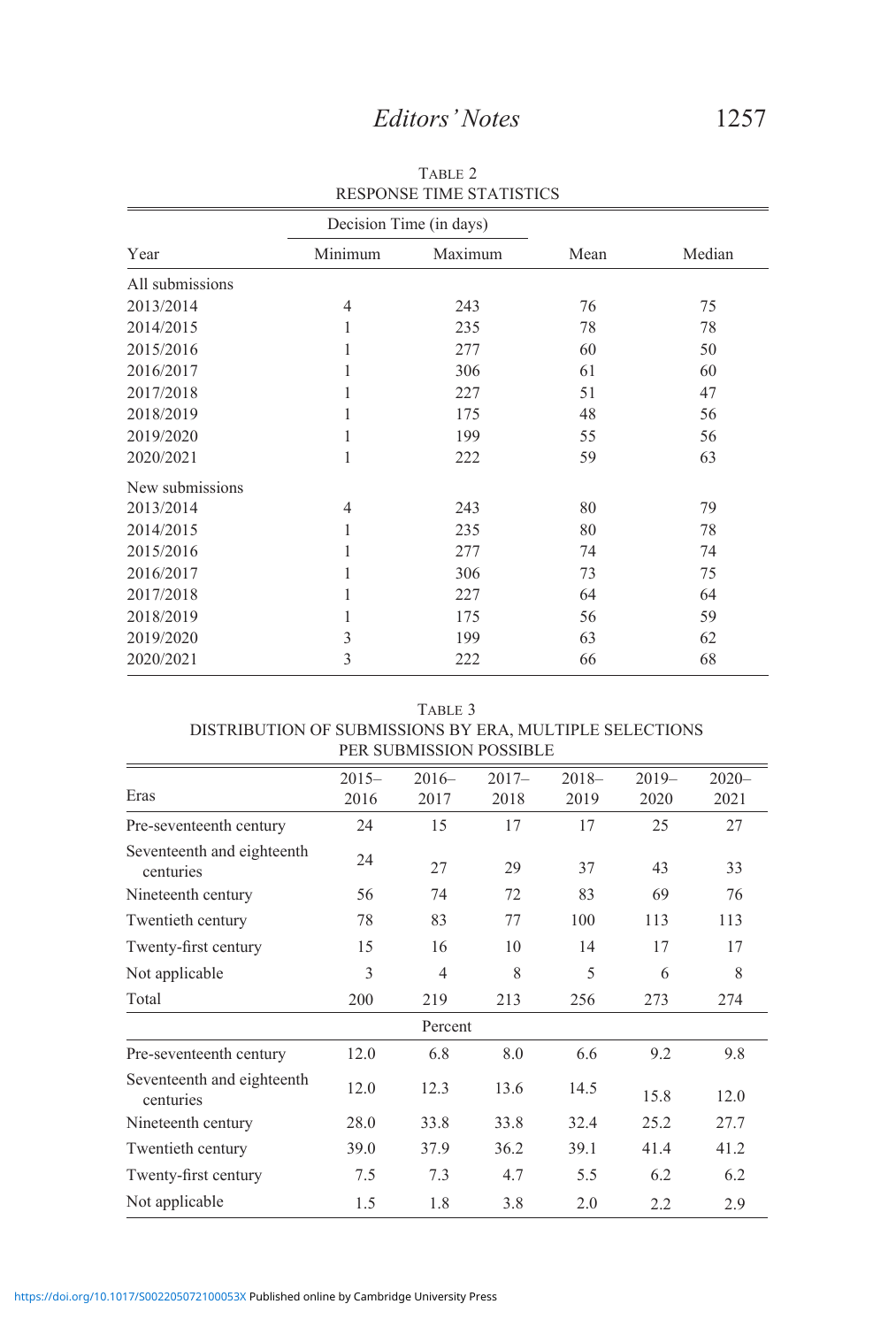| Topics                           | $2015 -$<br>2016 | $2016-$<br>2017 | $2017 -$<br>2018 | $2018 -$<br>2019 | $2019-$<br>2020 | $2020 -$<br>2021 |
|----------------------------------|------------------|-----------------|------------------|------------------|-----------------|------------------|
| Agriculture                      | 8                | 10              | 11               | 18               | 23              | 18               |
| Demography                       | 25               | 22              | 17               | 17               | 35              | 27               |
| Growth                           | 36               | 28              | 24               | 30               | 34              | 37               |
| History of thought               | 7                | 3               | 5                | 10               | 6               | 6                |
| Industry                         | 8                | 7               | 13               | 18               | 9               | 13               |
| International trade, finance     | 15               | 20              | 14               | 16               | 21              | 13               |
| Labor                            | 24               | 31              | 31               | 28               | 26              | 33               |
| Money and macro                  | 16               | 11              | 17               | 13               | 18              | 17               |
| Other                            | 10               | 12              | 10               | 17               | 17              | 19               |
| Political economy                | 31               | 41              | 36               | 46               | 57              | 47               |
| Private finance, capital markets | 12               | 12              | $\mathbf{Q}$     | 17               | 14              | $\theta$         |
| Public finance                   | 12               | $\overline{9}$  | 18               | 16               | 14              | 13               |
| Technology                       | 11               | 11              | $\mathbf{0}$     | 7                | 13              | 12               |
| Urban and regional               | 13               | 13              | 16               | 16               | 15              | 18               |
| Total                            | 228              | 230             | 221              | 269              | 302             | 273              |
|                                  |                  | Percent         |                  |                  |                 |                  |
| Agriculture                      | 3.5              | 4.3             | 5.0              | 6.7              | 7.6             | 6.6              |
| Demography                       | 11.0             | 9.6             | 7.7              | 6.3              | 11.6            | 9.9              |
| Growth                           | 15.8             | 12.2            | 10.9             | 11.2             | 11.3            | 13.6             |
| History of thought               | 3.1              | 1.3             | 2.3              | 3.7              | 2.0             | 2.2              |
| Industry                         | 3.5              | 3.0             | 5.9              | 6.7              | 3.0             | 4.8              |
| International trade, finance     | 6.6              | 8.7             | 6.3              | 5.9              | 7.0             | 4.8              |
| Labor                            | 10.5             | 13.5            | 14.0             | 10.4             | 8.6             | 12.1             |
| Money and macro                  | 7.0              | 4.8             | 7.7              | 4.8              | 6.0             | 6.2              |
| Other                            | 4.4              | 5.2             | 4.5              | 6.3              | 5.6             | $7.0\,$          |
| Political economy                | 13.6             | 17.8            | 16.3             | 17.1             | 18.9            | 17.2             |
| Private finance, capital markets | 5.3              | 5.2             | 4.1              | 6.3              | 4.6             | 0.0              |
| Public finance                   | 5.3              | 3.9             | 8.1              | 5.9              | 4.6             | 4.8              |
| Technology                       | 4.8              | 4.8             | 0.0              | 2.6              | 4.3             | 4.4              |
| Urban and regional               | 5.7              | 5.7             | 7.2              | 5.9              | 5.0             | 6.6              |

TABLE 4 DISTRIBUTION OF SUBMISSIONS BY TOPIC, MULTIPLE SELECTIONS PER SUBMISSION POSSIBLE

*Note*: This table corrects errors in previous years' reports for 2014–2015 and 2015–2016 percent entries.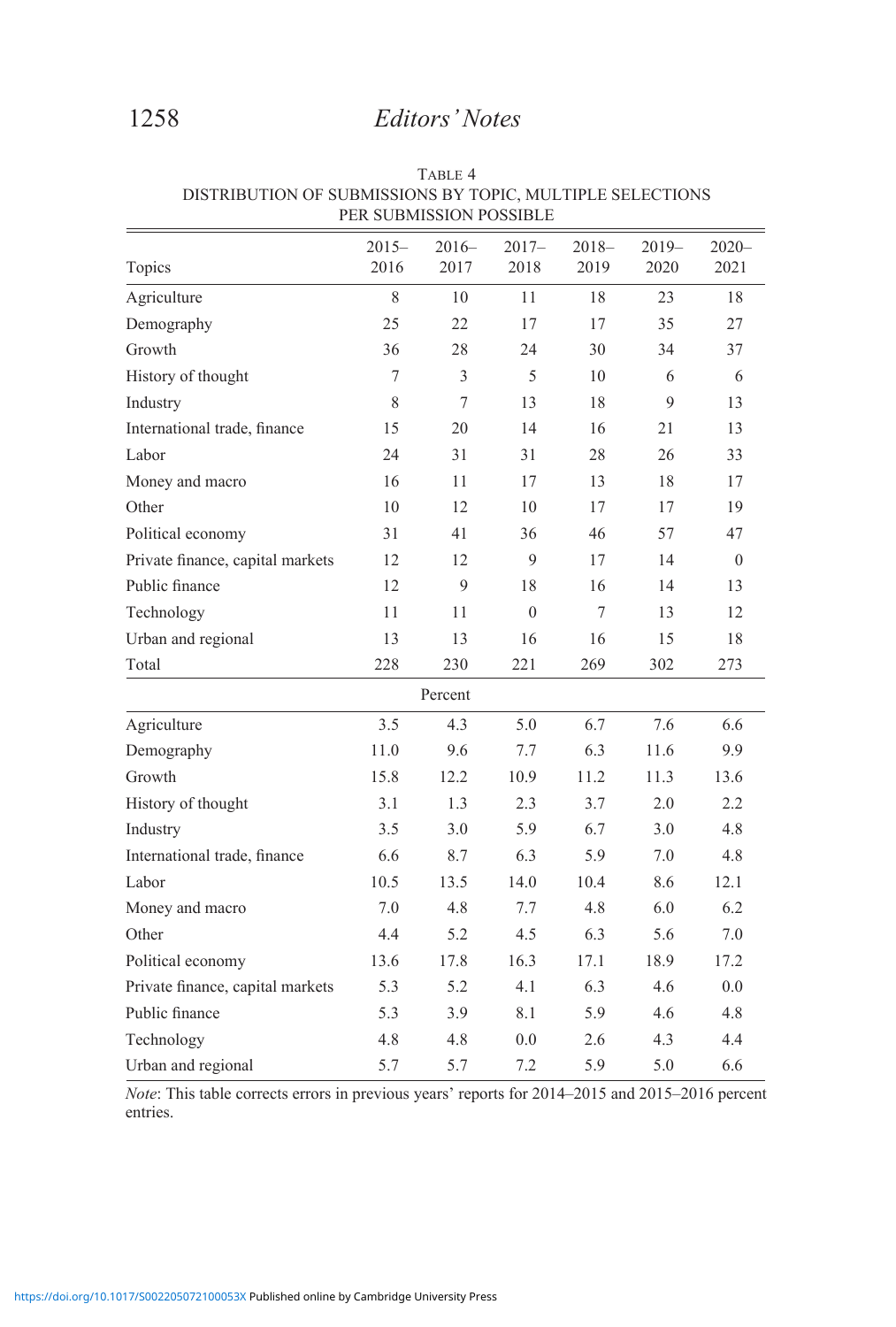|                                   | $*2015-$       | $2016-$        | $2017 -$     | $2018-$        | $2019-$        | $2020 -$       |
|-----------------------------------|----------------|----------------|--------------|----------------|----------------|----------------|
| Regions                           | 2016           | 2017           | 2018         | 2019           | 2020           | 2021           |
| Africa                            | $\overline{2}$ | 13             | 5            | 16             | 11             | $\overline{4}$ |
| Asia                              | 6              | 28             | 34           | 28             | 39             | 41             |
| Australia and New Zealand         | $\Omega$       | 5              | $\mathbf{1}$ | $\overline{2}$ | $\overline{4}$ | 6              |
| Eastern Europe/Russia             | 3              | 13             | 7            | 15             | 18             | 24             |
| <b>Great Britain</b>              | $\overline{2}$ | 29             | 18           | 26             | 19             | 24             |
| Latin America                     | 1              | 6              | 7            | 12             | 17             | 7              |
| Middle East                       | 3              | 9              | $\tau$       | 5              | 8              | 14             |
| Non-Spanish speaking<br>Caribbean | 1              | 1              | 3            | 1              | 3              | $\theta$       |
| United States and Canada          | 10             | 48             | 43           | 58             | 46             | 67             |
| Western Europe                    | 6              | 49             | 53           | 70             | 75             | 65             |
| Not applicable                    | 3              | $\overline{2}$ | 6            | 3              | 7              | 6              |
| Total                             | 37             | 203            | 184          | 236            | 247            | 258            |
|                                   |                | Percent        |              |                |                |                |
| Africa                            | 5.4            | 6.4            | 2.7          | 6.8            | 4.5            | 1.6            |
| Asia                              | 16             | 13.8           | 18.5         | 11.9           | 15.8           | 15.9           |
| Australia and New Zealand         | $\Omega$       | 2.5            | 0.5          | 0.8            | 1.6            | 2.3            |
| Eastern Europe/Russia             | 8.1            | 6.4            | 3.8          | 6.4            | 7.3            | 9.3            |
| <b>Great Britain</b>              | 5.4            | 14.3           | 9.8          | 11.0           | 7.7            | 9.3            |
| Latin America                     | 2.7            | 3.0            | 3.8          | 5.1            | 6.9            | 2.7            |
| Middle East                       | 8.1            | 4.4            | 3.8          | 2.1            | 3.2            | 5.4            |
| Non-Spanish speaking<br>Caribbean | 2.7            | 0.5            | 1.6          | 0.4            | 1.2            | 0.0            |
| United States and Canada          | 27             | 23.6           | 23.4         | 24.6           | 18.6           | 26.0           |
| Western Europe                    | 16.2           | 24.1           | 28.8         | 29.7           | 30.4           | 25.2           |
| Not applicable                    | 8.1            | 1.0            | 3.3          | 1.3            | 2.8            | 2.3            |

Table 5 DISTRIBUTION OF GEOGRAPHICAL AREA

\*2015–2016 Region data are from March 18, 2016–June 30, 2016.

### Referees for 2020 were:

| Ran Abramitzky      |  |
|---------------------|--|
| Olivier Accominotti |  |
| Mike Adams          |  |
| Philipp Ager        |  |
| Shameel Ahmad       |  |
| Hakon Albers        |  |

Thilo Albers Gani Aldashev Guido Alfani Eduard Josep Alvarez Palau D. Mark Anderson Haelim Anderson

Luz Marina Arias Leticia Arroyo Abad Vellore Arthi Miguel Artola Blanco Cihan Artunç Jeremy Atack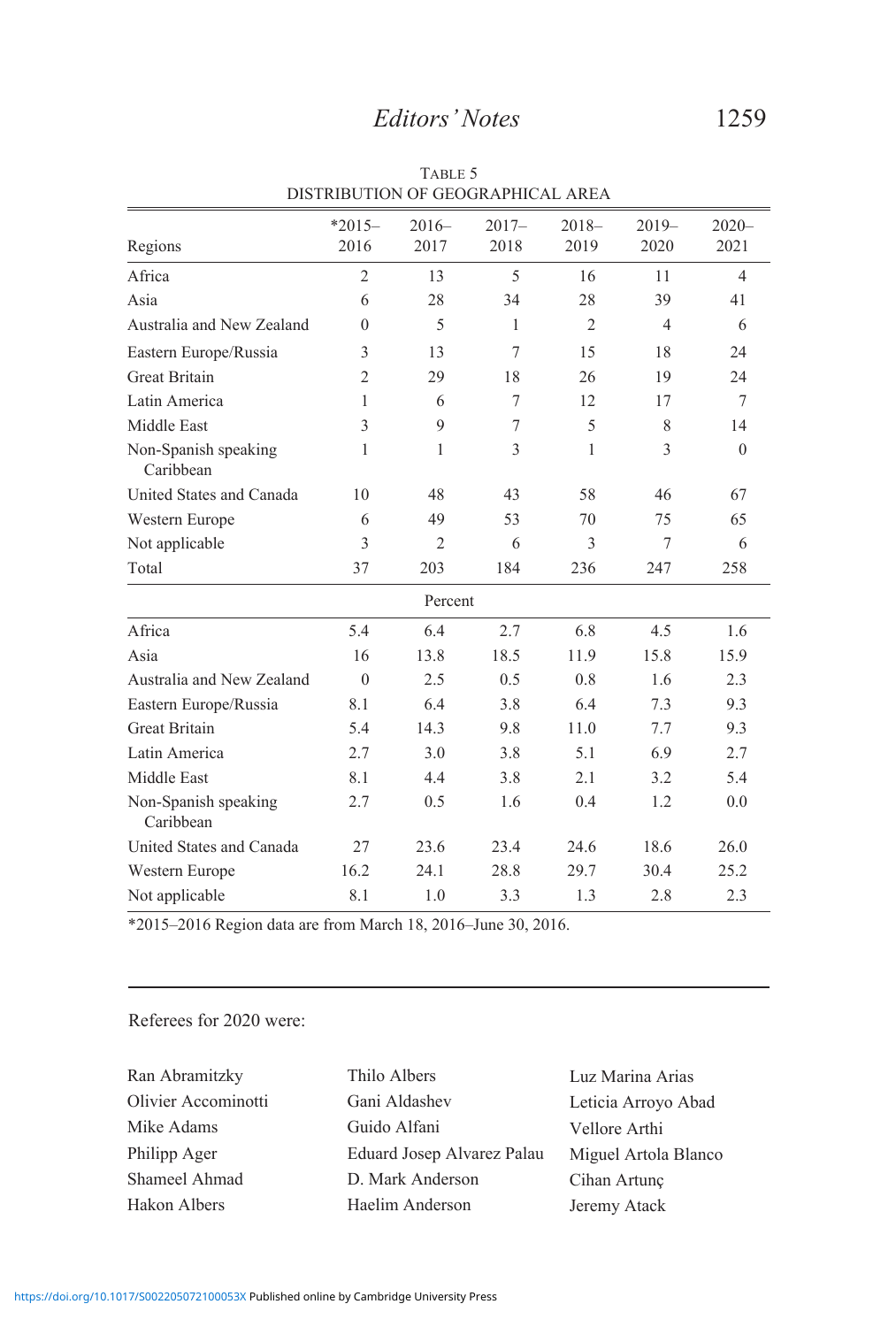Liang Bai Ying Bai Gerben Bakker Jean-Pascal Bassino Joerg Baten Guillaume Bazot Brian Beach Anne Beck Knudsen Sascha O.Becker Stephane Becuwe Cliff Bekar Andriana Bellou Erik Bengtsson Thor Berger Asaf Bernstein Sheetal Bharat Hoyt Bleakley Howard Bodenhorn Lars Boerner Anne Booth Fabio Braggion John Broad Stephen Broadberry John Brown Gillian Brunet Liam Brunt Konstantin Buechel Carsten Burhop Louis Cain Cameron Campbell Edmund Cannon Davide Cantoni Gabriele Cappelli Ann Carlos Mark A. Carlson Mark Casson Benjamin Chabot Eric Chaney Jonathan Chapman Latika Chaudhary Alex Chernoff

David Chilosi Carlo Ciccarelli Francesco Cinnirella Karen Clay Christopher Colvin Carola Conces Binder Alessandro Corsi Metin Cosgel Gary Cox Neil Cummins Tomas Cvrcek Aditya Dasgupta Guillaume Daudin Romola Davenport Joseph Day Alan de Bromhead Pim de Zwart Tracy K. Dennison Mark Dincecco Christian Dippel Paul Dower Mauricio Drelichman Martin Dribe Brandon Dupont Yannick Dupraz Xavier Duran Andrew Dustan Alan Dye Merkus Eberhardt Kerstin Enflo Katherine Eriksson José-Antonio Espín-Sánchez Rui Esteves Giovanni Federico James Feigenbaum Alan Fernihough Andy Ferrara Daniel Fetter Alexander Field Price Fishback Martin Fiszbein

Philip Fliers Caroline Fohlin James Foreman-Peck Vicky Fouka Johan Fourie Ewout Frankema Nicolas Fremeaux Jeffrey Frieden Dustin Frye Gregori Galofré-Vilà Leigh Gardner Victor Gay Oscar Gelderblom Sun Go Marc Goni Rowena Gray Amanda Gregg Daniel Gross Richard Grossman Yanfeng Gu Timothy Guinnane Bishnupriya Gupta Federico Gutierrez Christopher Hanes Walker Hanlon Casper Hansen C. Knick Harley Ron Harris Timothy Hatton Joshua Hausman Alfonso Herranz-Loncán Eric Hilt Tai-kuang Ho Nicholas Holtkamp Richard Hornbeck Erik Hornung Sara Horrell Michael Huberman Jane Humphries Thilo Huning Alejandra Irigoin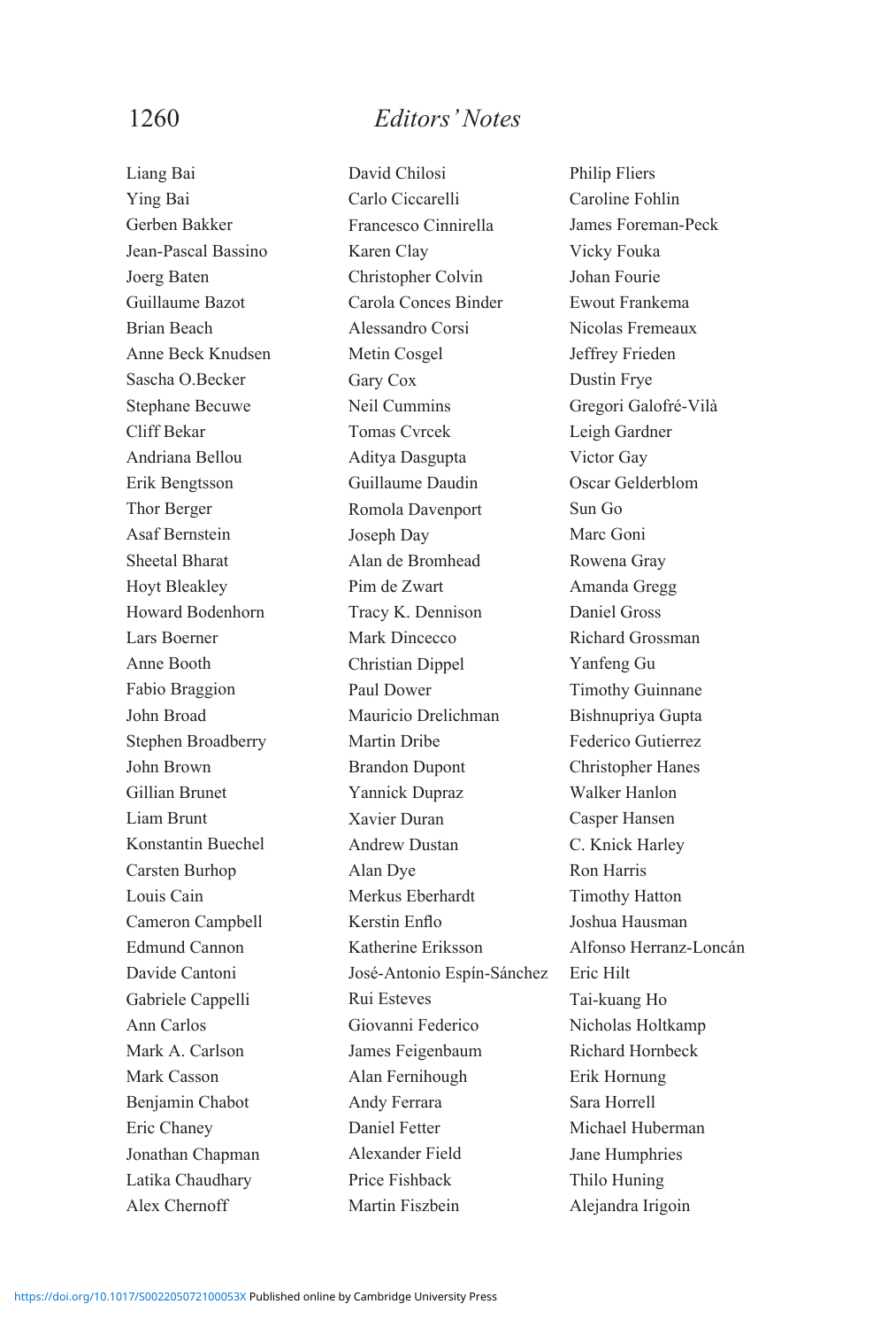Douglas Irwin David Jacks Tarun Jain Andrew Jalil Matthew Jaremski Taylor Jaworski Saumitra Jha Clemens Jobst Noel Johnson Maggie Jones Tobias Jopp Enrique Jorge Sotelo Reka Juhasz Karam Kang Steven Karceski Ian Keay Wolfgang Keller Morgan Kelly Sari Kerr Lionel Kesztenbaum Duol Kim Carl Kitchens Alexander Klein Christoph Koenig Michael Kopsidis Edward Kosack Paul Kosmetatos Mark Koyama Michael Kuehlwein James Kai-sing Kung Sumner La Croix Alvaro La Parra-Perez Naomi Lamoreaux Markus Lampe Ryan Lampe Marc Law Giampaolo Lecce Woong Lee Sibylle Lehmann-Hasemeyer Bryan Leonard

Joshua Lewis Dan Li Ling-Fan Li Zhao Liuyan Trevon Logan Jason Long Paul Lovejoy Adrienne Lucas Stephan Luck Ivan Luzardo-Luna Ronan Lyons Chicheng Ma Debin Ma Ye Ma Jakob Madsen Mikołaj Malinowski Olga Malkova Shanthi Manian Robert Margo Andrei Markevich Fabrizio Marodin Elena Martínez-Ruiz Gabriel Mathy Noel Maurer Eoin McGuirk Christopher Meissner Tatiana Mikhailova Melinda Miller Chris Minns Anna Missiaia Jørgen Modalsli Carolyn Moehling Jakob Molinder Eric Monnet Lyndon Moore Stephen Morgan Chiaki Moriguchi Matthias Morys Petra Moser Tomas Murphy

Aldo Musacchio Steven Nafziger Suresh Naidu Timur Natkhov Natalya Naumenko Arpita Nepal Greg Niemesh Stefan Nikolic Dennis Novy Cormac Ó Gráda Nonso Obikili Kota Ogasawara Sheilagh Ogilvie Martha L.Olney Mats Olsson Massimiliano Onorato Kim Oosterlinck Les Oxley Christopher Paik Nuno Palma Craig Palsson Laura Panza John Parman Sahar Parsa Santiago Perez Elisabeth Perlman Alexander Persaud Ulrich Pfister Janneke Pieters Santiago Piquero Zarauz Florian Ploeckl Gilles Postel-Vinay Leandro Prados de la Escosura Sarah Quincy Stephen Quinn William Quinn Rodney Ramcharan Indrajit Ray Angela Redish Claudia Rei